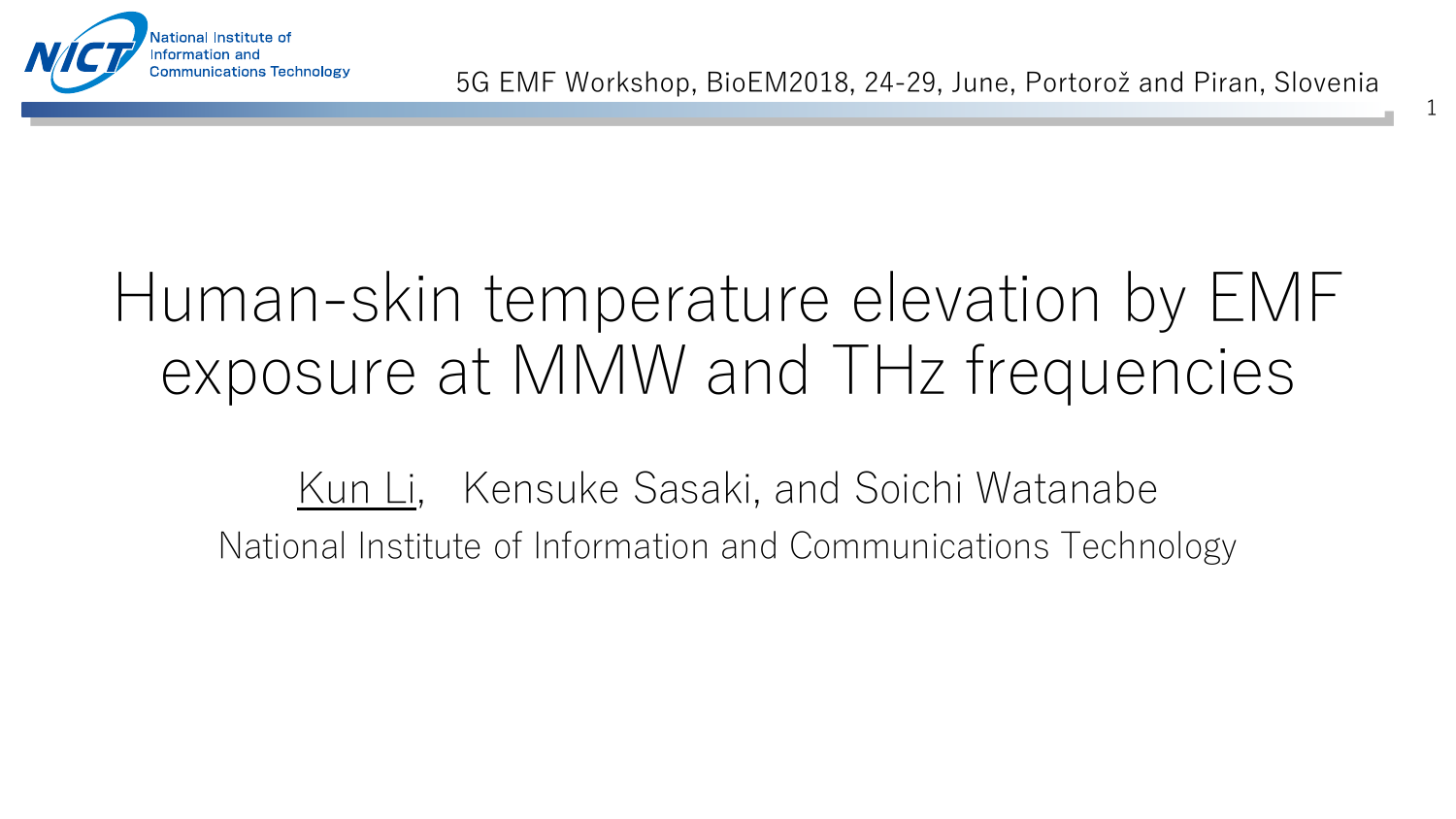#### National Institute of Upcoming wireless technologies (5G and WiGig) *NICT* Information and **Communications Technology**

- The use of frequencies over 6 GHz is expected in 5th-generation (5G) mobile and wireless communications technologies
- WiGig using 60 GHz band is now commercially available.



https://www.tutorialspoint.com/5g/5g\_technology.htm



2

https://www.extremetech.com/computing/89904-wigig-7gbpsdata-display-and-audio-mid-range-networking-coming-in-2012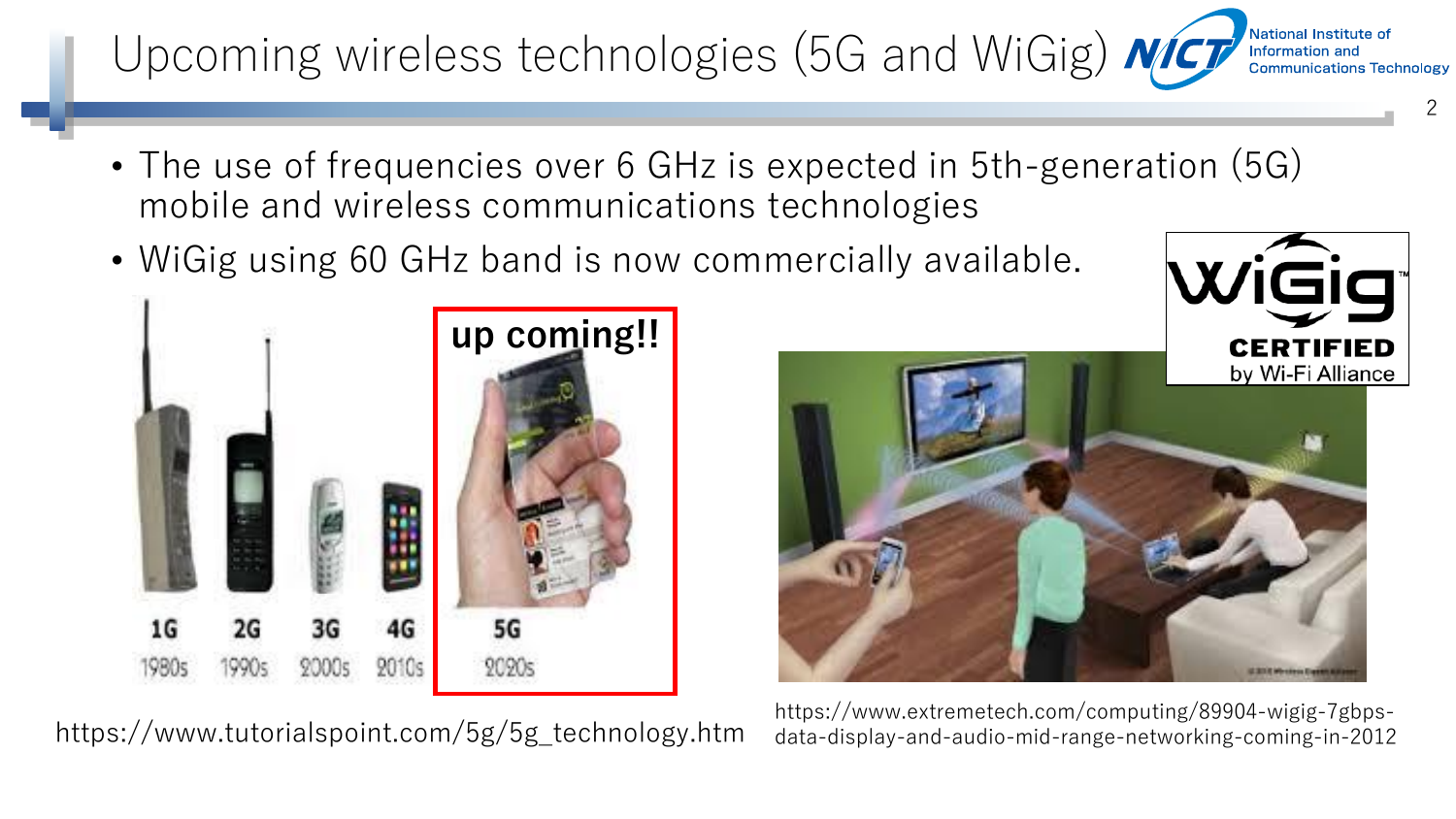#### International safety guidelines up to 300 GHz

- Power density [W/m<sup>2</sup>] is used as measure in the guidelines to protect humans from excessive temperature elevation over surface tissues: skin and eye tissues.
- Basic restrictions in power density in general publicular



3

National Institute of Information and

**Communications Technology** 

The exposure limits had been determined from limited scientific evidence when the guidelines had developed.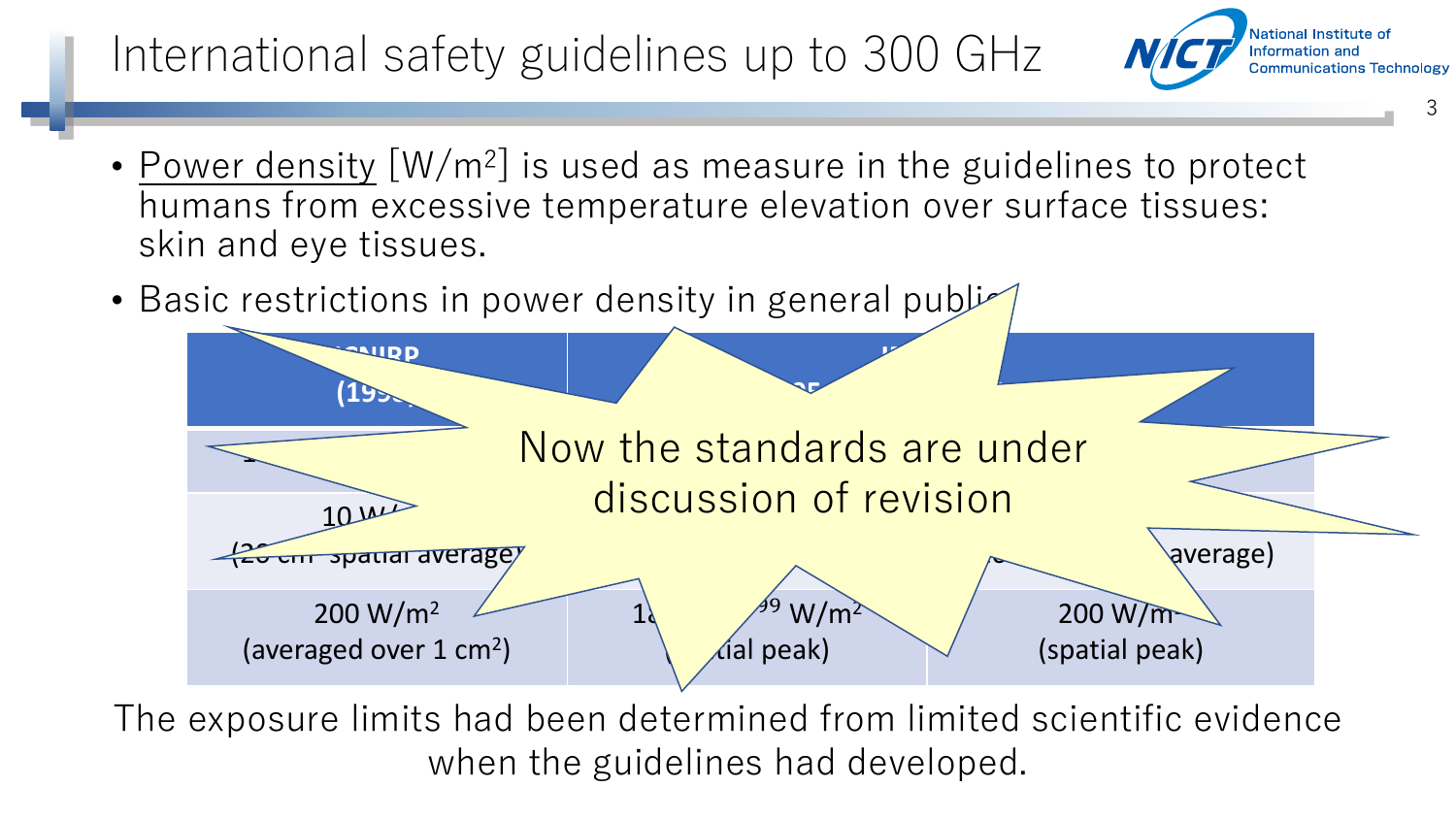#### Purpose of this presentation

- Summarize recent works based on temperature elevation by skin exposure at 10 GHz and higher;
	- 1. Dielectric properties of skin tissues,
	- 2. Variation in the temperature elevation by skin tissues and by different body parts



4

National Institute of Information and

**Communications Technology**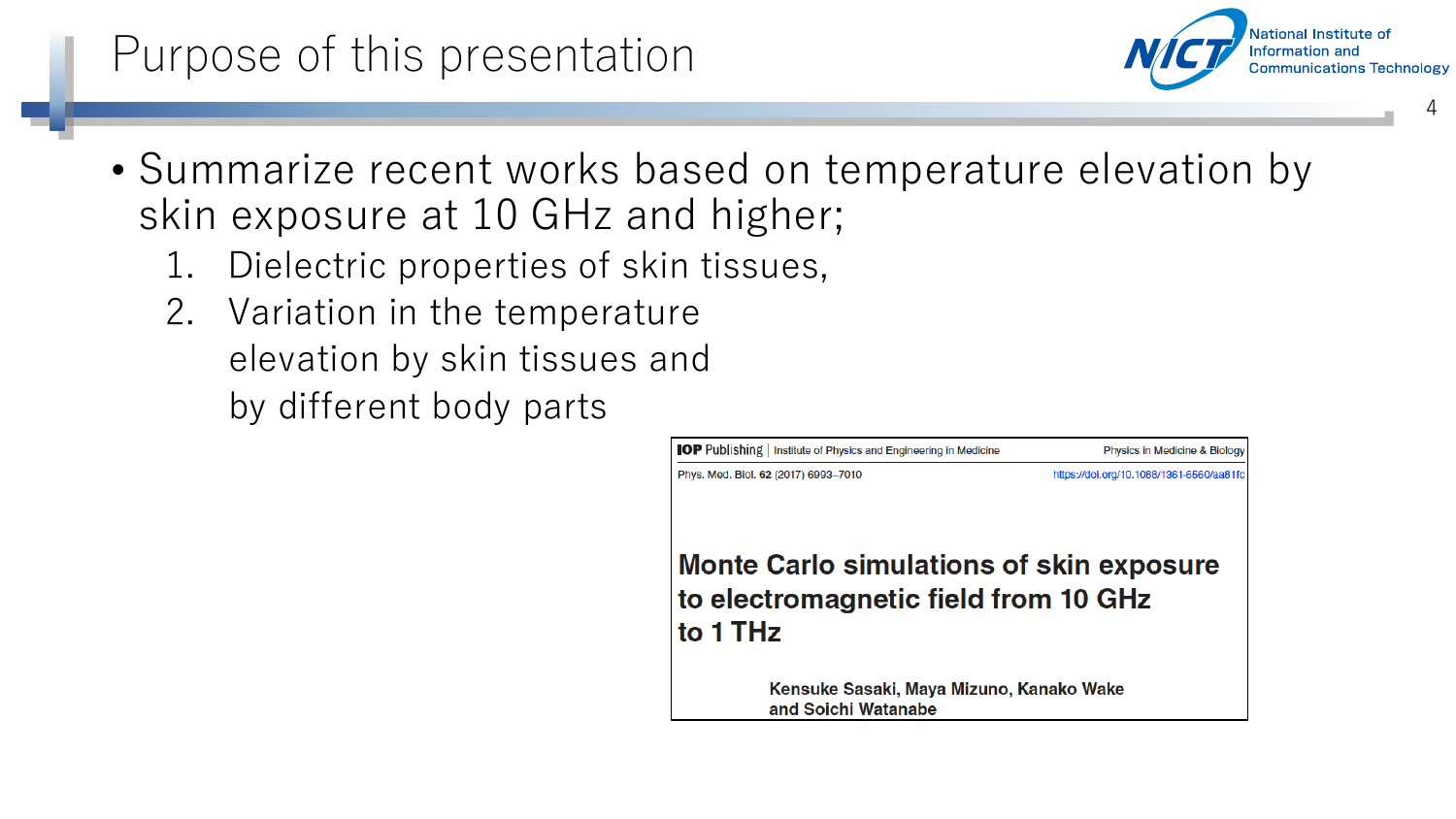#### Dielectric data of skin tissues

• Dielectric properties of epidermis are lower than those of dermis because of its water contents.

5

National Institute of Information and

**Communications Technology** 

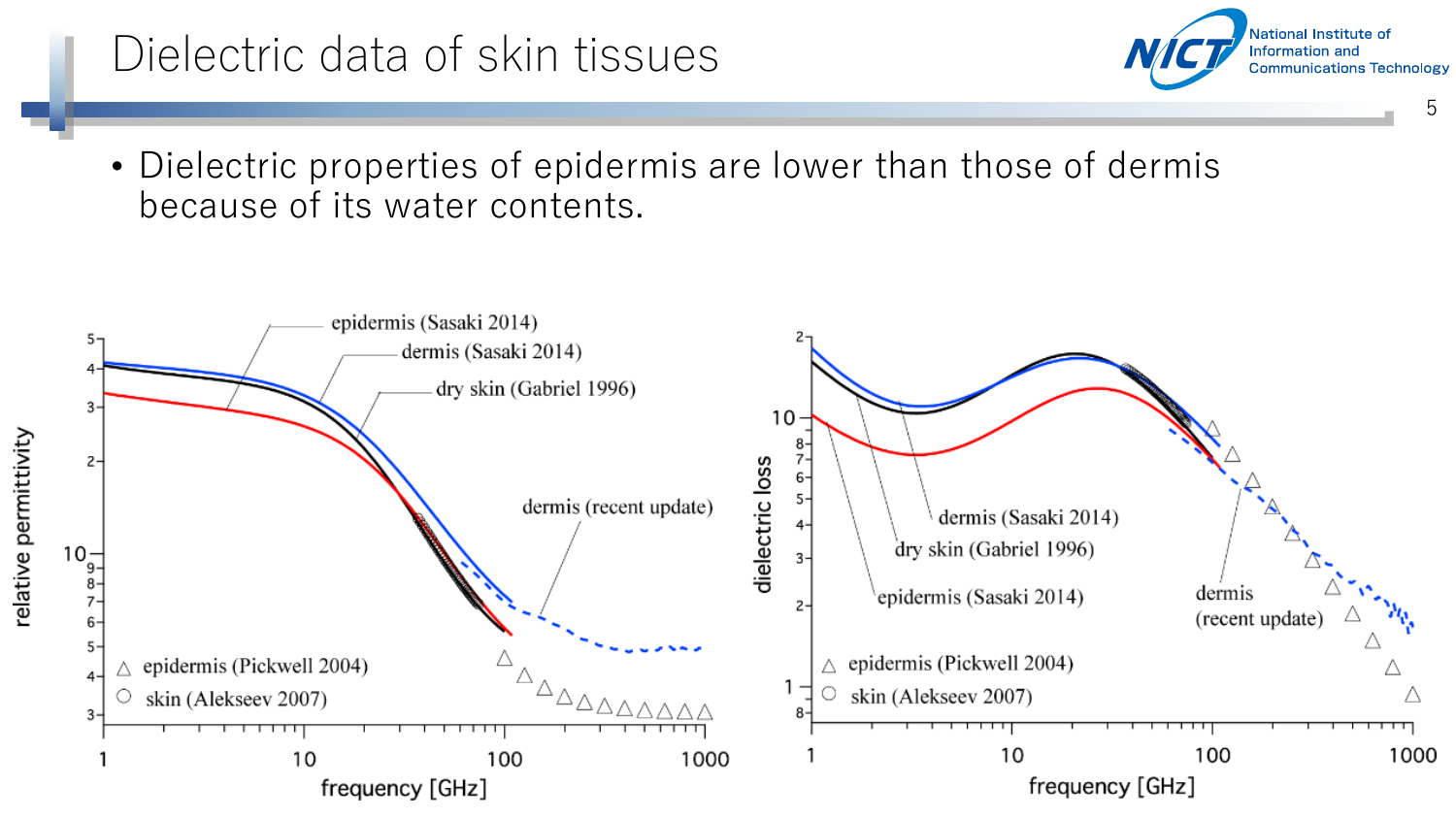#### Temperature analysis using a multilayer plane model

- 4-layer plane model is used for assessment of energy absorption and temperature elevation analysis
	- ➢solving boundary value problems of
		- 1. the Maxwell equation
		- 2. the Bio-heat equation

# epidermis

**1D-Bioheat equation at steady states**



Boundary condition at air-skin boundary:

subcutaneous

tissue

$$
\kappa \frac{d}{dx} T(x) = h(T(x) - T_{air})
$$

 $h \left[ W/(m^3 \cdot {}^{\circ}C) \right]$ : heat transfer coefficient

dermis

plane-wave

injection

National Institute of Information and **Communications Technology** 

muscle

6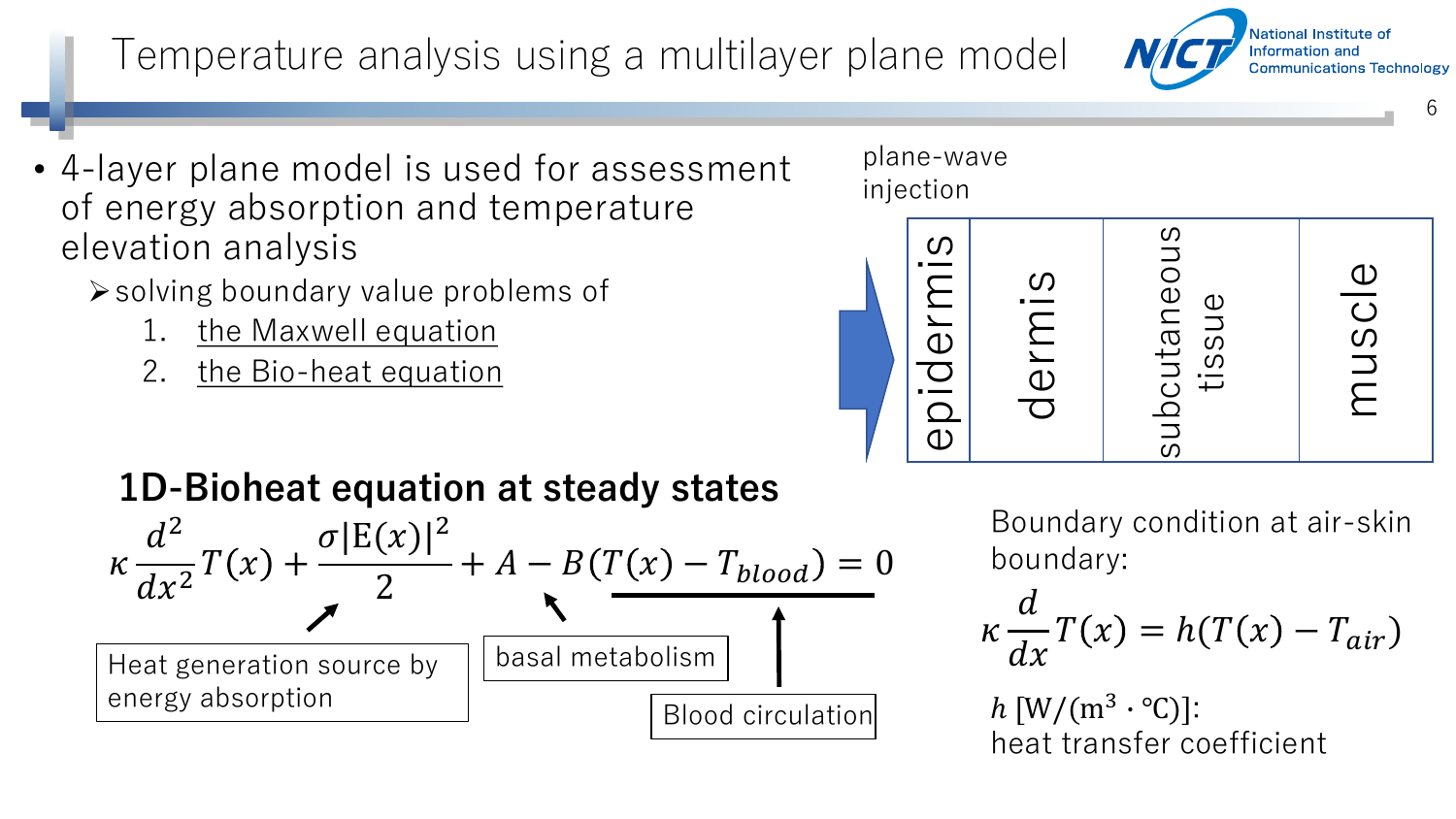#### Conditions : thermal parameters

• Thermal parameters for this study is as same as those used in [1].

[1] A. Hirata, et. al, Bioelectromagnetics, Vol. 27, pp. 602—612, 2006

|                             | <b>Epidermis</b> | <b>Dermis</b> | <b>Subcutaneous</b><br>tissue | <b>Muscle</b> |
|-----------------------------|------------------|---------------|-------------------------------|---------------|
| $\kappa$ [W/(m °C)]         | 0.42             | 0.42          | 0.25                          | 0.5           |
| $\rho$ [kg/m <sup>3</sup> ] | 1109             | 1109          | 911                           | 1090          |
| A $[W/m^3]$                 | 1620             | 1620          | 300                           | 480           |
| $B[W/(m^3 °C)]$             |                  | 9100          | 1700                          | 2700          |

7

National Institute of Information and

**Communications Technology**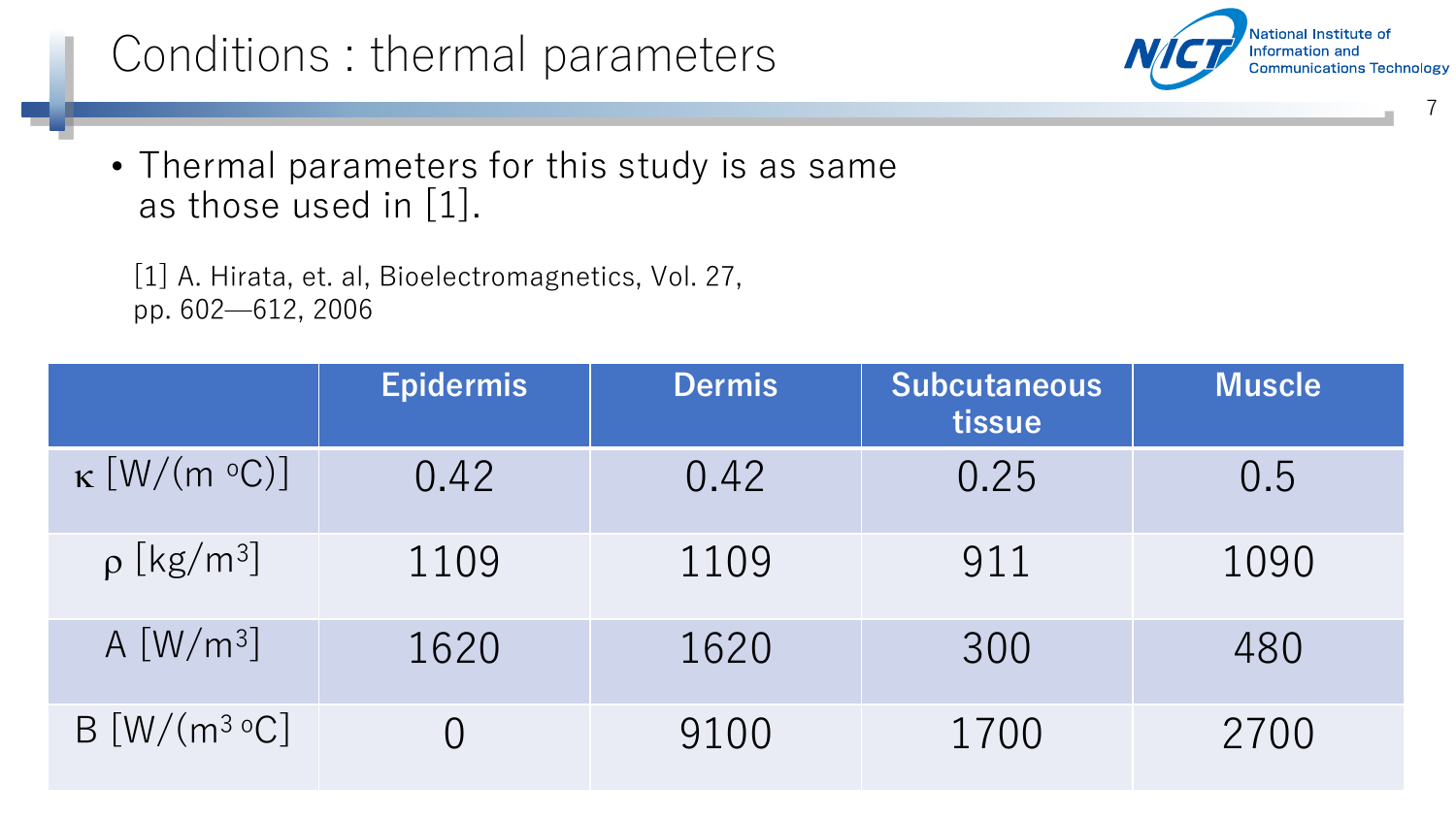#### Conditions: tissue thickness

National Institute of Information and **Communications Technology** 

8

- Tissue thickness varies by body part and has individual difference.
- The variations in energy absorption and temperature elevation by exposures were assessed based on statistical data of tissue thickness using Monte-Carlo simulation.
- Tissue thickness was referred from those obtained by
	- 1. ultrasound imaging (fat & muscle)[1]
	- 2. biopsy (epidermis & dermis) [2]

Thickness of tissues (mean  $\pm$  standard deviation)[1][2]

| body parts | epidermis       | dermis         | subcutaneous tissue | muscle         |
|------------|-----------------|----------------|---------------------|----------------|
|            | $ \mu m $       | $ \mu m $      | mm                  | mm             |
| forearm    | $102 \pm 34$    | $1080 \pm 160$ | $3.89 \pm 1.40$     | $23.3 \pm 4.3$ |
| abdomen    | $79.4 \pm 33.9$ | $1250 \pm 260$ | $14.3 \pm 7.5$      | $14.4 \pm 3.5$ |

[1] Ishida Y, et al., 1992 American Journal of Human Biology 4 511–20 [2] Lee Y and Hwang K, 2002 Sur. Radiol. Anat. 24 183–9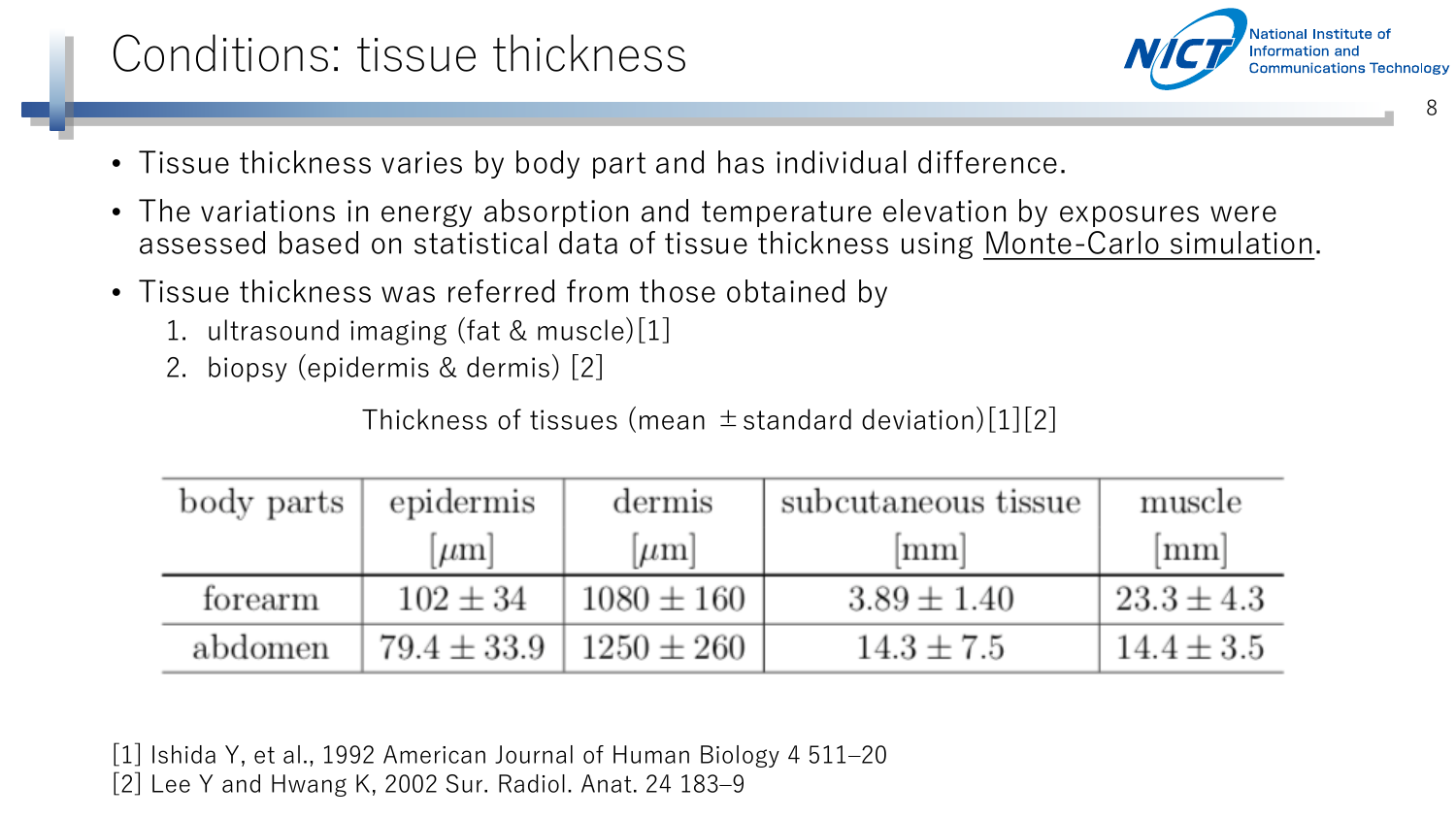#### Results: power transmittance into the skin

National Institute of Information and **Communications Technology** 

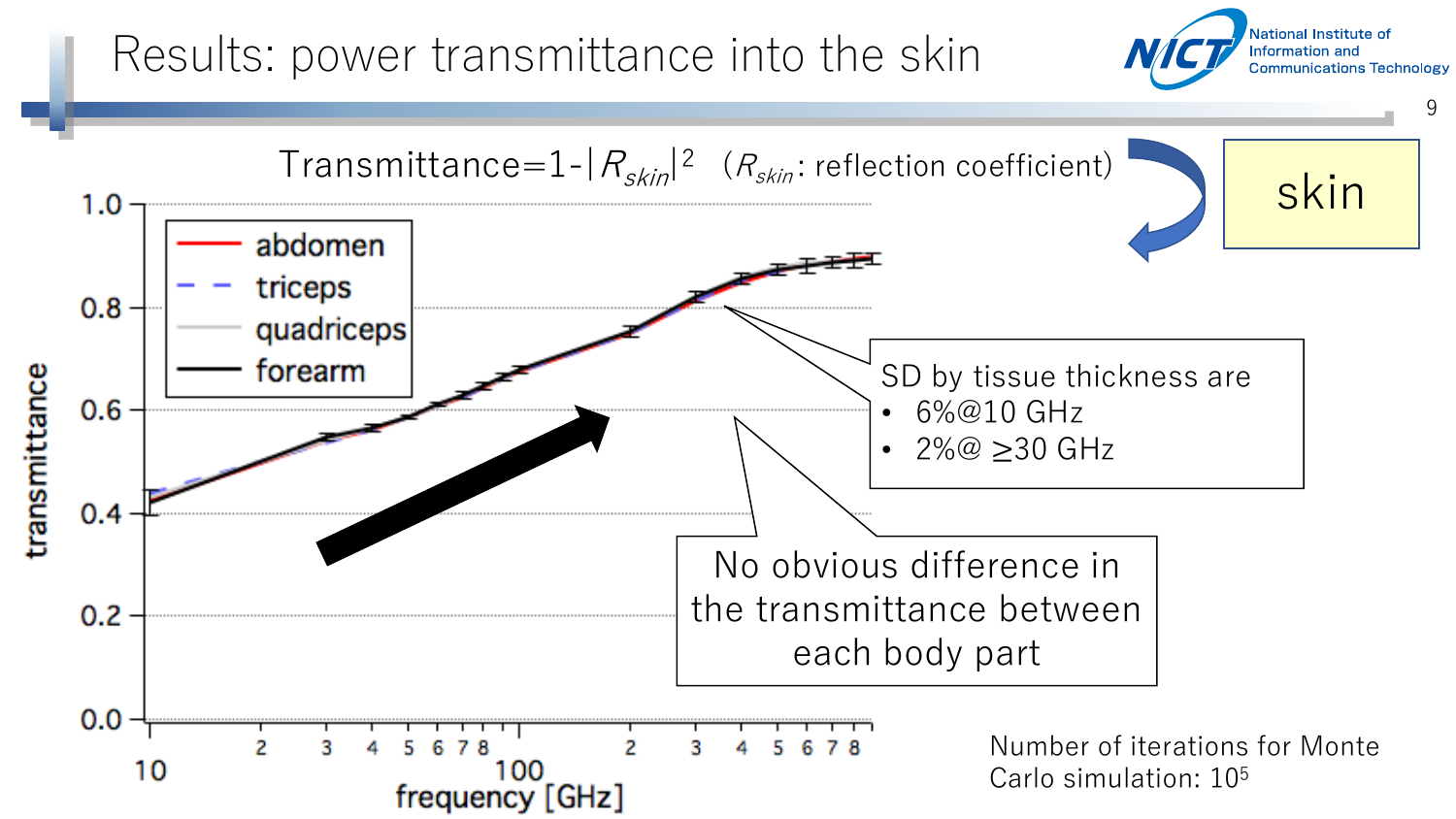#### Results: temperature elevation (IPD=10 W/m<sup>2</sup>)

- Frequency dependence shows similar tendency to that of the transmittance.
- Temperature elevations for abdomen were  $8\negthinspace-12\%$  higher than that for the forearm.

10

National Institute of Information and

**Communications Technology** 

• those for triceps, quadriceps, and abdomen are perfectly agreed each other.



Temperature elevation at steady state by plane wave exposure is sufficiently small to cause thermal burn at 10 W/m<sup>2</sup>: exposure limit for general public up to 300 GHz.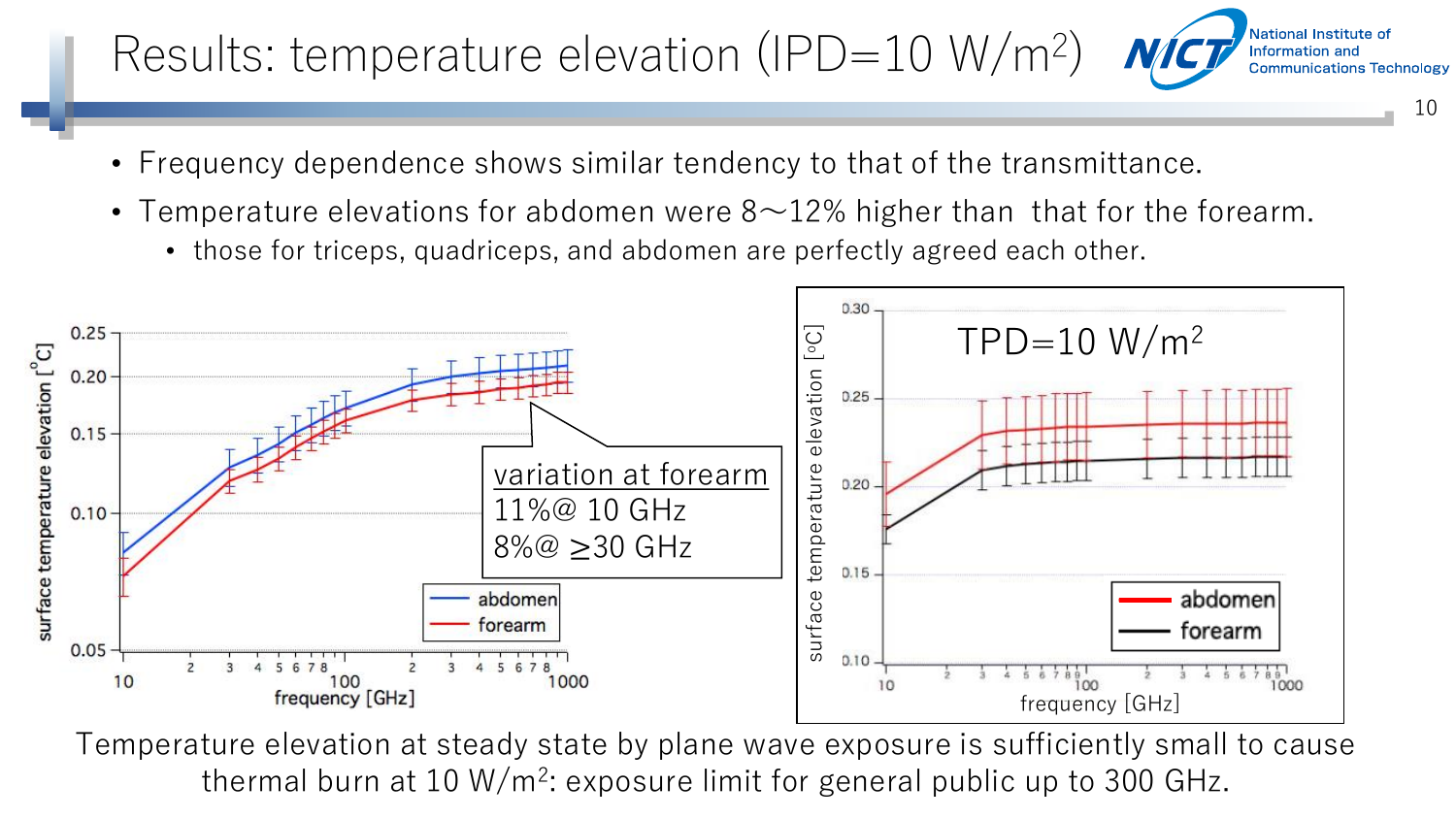#### Conclusion

National Institute of Information and **Communications Technology** 

11

- Dielectric properties of tissues composing skin at body temperature were summarized.
	- 1. skin composing tissues: epidermis and dermis
	- 2. subcutaneous tissue
- Power transmittance into the skin was assessed using multilayer plane model:
	- 1. increases from 40% to 90% with increasing of frequencies from 10 GHz to 1 THz.
	- 2. no significant difference was observed at body parts.
- Temperature elevation at steady states (normal incidence):
	- 1. similar frequency dependence to power transmittance.
	- 2. a little difference is observed between forearm and other body parts, because of tissue thickness of subcutaneous tissue.
	- 3. below 0.25°C with exposure limit in general public up to 300 GHz, i.e., sufficiently small to cause thermal burn at skin (threshold of thermal burn is 9-10°C increase from skin temperature at normal ambient condition).